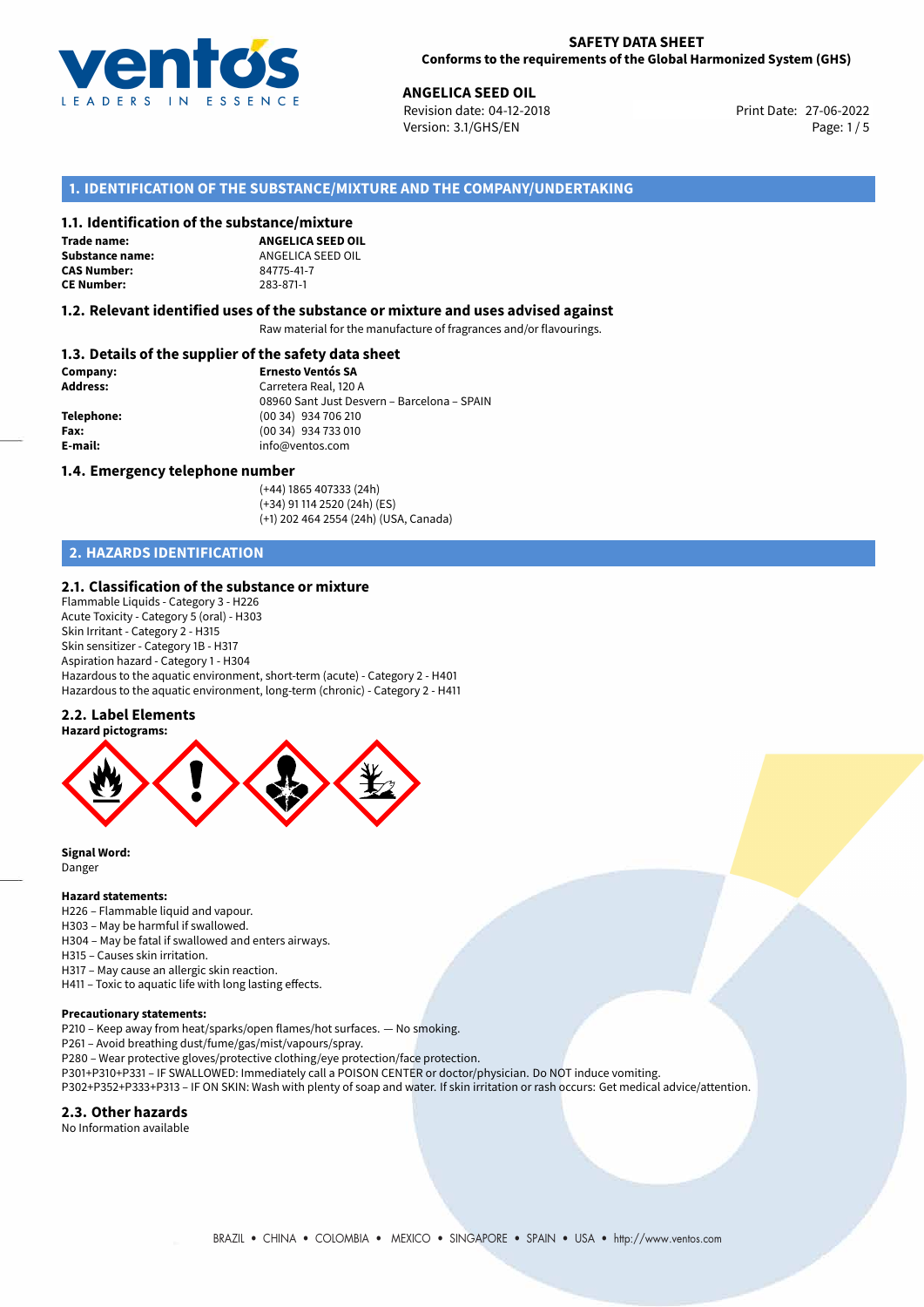

**ANGELICA SEED OIL**<br>
Revision date: 04-12-2018 **Print Date: 27-06-2022** Version: 3.1/GHS/EN Page: 2 / 5

# **3. COMPOSITION/INFORMATION ON INGREDIENTS**

#### **3.1. Substances**

| Chemical name: | ANGELICA SEED OIL |
|----------------|-------------------|
| CAS number:    | 84775-41-7        |
| EC number:     | 283-871-1         |

#### **Hazardous constituents:**

| <b>Chemical Name</b> | % (w/w)        | <b>CAS No</b><br><b>EC No</b> | <b>Classification according to GHS</b>                                        |
|----------------------|----------------|-------------------------------|-------------------------------------------------------------------------------|
| BETA-PHELLANDRENE    | $\geq$ 50      | $555-10-2$                    | Flammable Liquids - Category 3 - H226                                         |
|                      |                | 209-081-9                     | Aspiration hazard - Category 1 - H304                                         |
|                      |                | $80 - 56 - 8$<br>201-291-9    | Flammable Liquids - Category 3 - H226                                         |
|                      |                |                               | Acute Toxicity - Category 4 (oral) - H302                                     |
|                      |                |                               | Skin Irritant - Category 2 - H315                                             |
| ALPHA-PINENE         | $>10$ ; $<$ 25 |                               | Skin sensitizer - Category 1B - H317                                          |
|                      |                |                               | Aspiration hazard - Category 1 - H304                                         |
|                      |                |                               | Hazardous to the aquatic environment, short-term (acute) - Category 1 - H400  |
|                      |                |                               | Hazardous to the aquatic environment, long-term (chronic) - Category 1 - H410 |
|                      | $\geq$ 1; <10  | 99-83-2<br>202-792-5          | Flammable Liquids - Category 3 - H226                                         |
| ALPHA-PHELLANDRENE   |                |                               | Skin Irritant - Category 3 - H316                                             |
|                      |                |                               | Aspiration hazard - Category 1 - H304                                         |
|                      | $>1$ ; $<$ 10  | 138-86-3<br>205-341-0         | Flammable Liquids - Category 3 - H226                                         |
|                      |                |                               | Skin Irritant - Category 2 - H315                                             |
| <b>LIMONENE</b>      |                |                               | Skin sensitizer - Category 1B - H317                                          |
|                      |                |                               | Aspiration hazard - Category 1 - H304                                         |
|                      |                |                               | Hazardous to the aquatic environment, short-term (acute) - Category 1 - H400  |
|                      |                |                               | Hazardous to the aquatic environment, long-term (chronic) - Category 1 - H410 |
|                      | $>1$ ; $<$ 10  |                               | Flammable Liquids - Category 3 - H226                                         |
| <b>BETA-PINENE</b>   |                |                               | Skin Irritant - Category 2 - H315                                             |
|                      |                | 127-91-3                      | Skin sensitizer - Category 1B - H317                                          |
|                      |                | 204-872-5                     | Aspiration hazard - Category 1 - H304                                         |
|                      |                |                               | Hazardous to the aquatic environment, short-term (acute) - Category 1 - H400  |
|                      |                |                               | Hazardous to the aquatic environment, long-term (chronic) - Category 1 - H410 |

[See the full text of the hazard statements in section 16.](#page-4-0)

#### **3.2. Mixtures**

Not applicable.

**4. FIRST-AID MEASURES**

#### **4.1. Description of necessary first aid measures**

| Ingestion:    | Rinse mouth with water.                                                                                               |
|---------------|-----------------------------------------------------------------------------------------------------------------------|
|               | Obtain medical advice.                                                                                                |
|               | Keep at rest. Do not induce vomiting.                                                                                 |
| Eye contact:  | In case of contact with eyes, rinse immediately with plenty of water for at least 15 minutes and seek medical advice. |
| Inhalation:   | Remove person to fresh air and keep at rest.                                                                          |
|               | Seek immediate medical advice.                                                                                        |
| Skin contact: | Take off immediately all contaminated clothing.                                                                       |
|               | Thoroughly wash affected skin with soap and water.                                                                    |
|               | Seek medical attention if symptoms persist.                                                                           |

**4.2. Most important symptoms and effects, both acute and delayed**

No information available.

#### **4.3. Indication of any immediate medical attention and special treatment needed**

No information available.

## **5. FIRE-FIGHTING MEASURES**

### **5.1. Extinguishing Media**

Water spray, carbon dioxide, dry chemical powder or appropriate foam. For safety reasons do not use full water jet.

#### **5.2. Special hazards arising from the substance or mixture**

Known or Anticipated Hazardous Products of Combustion: Emits toxic fumes under fire conditions.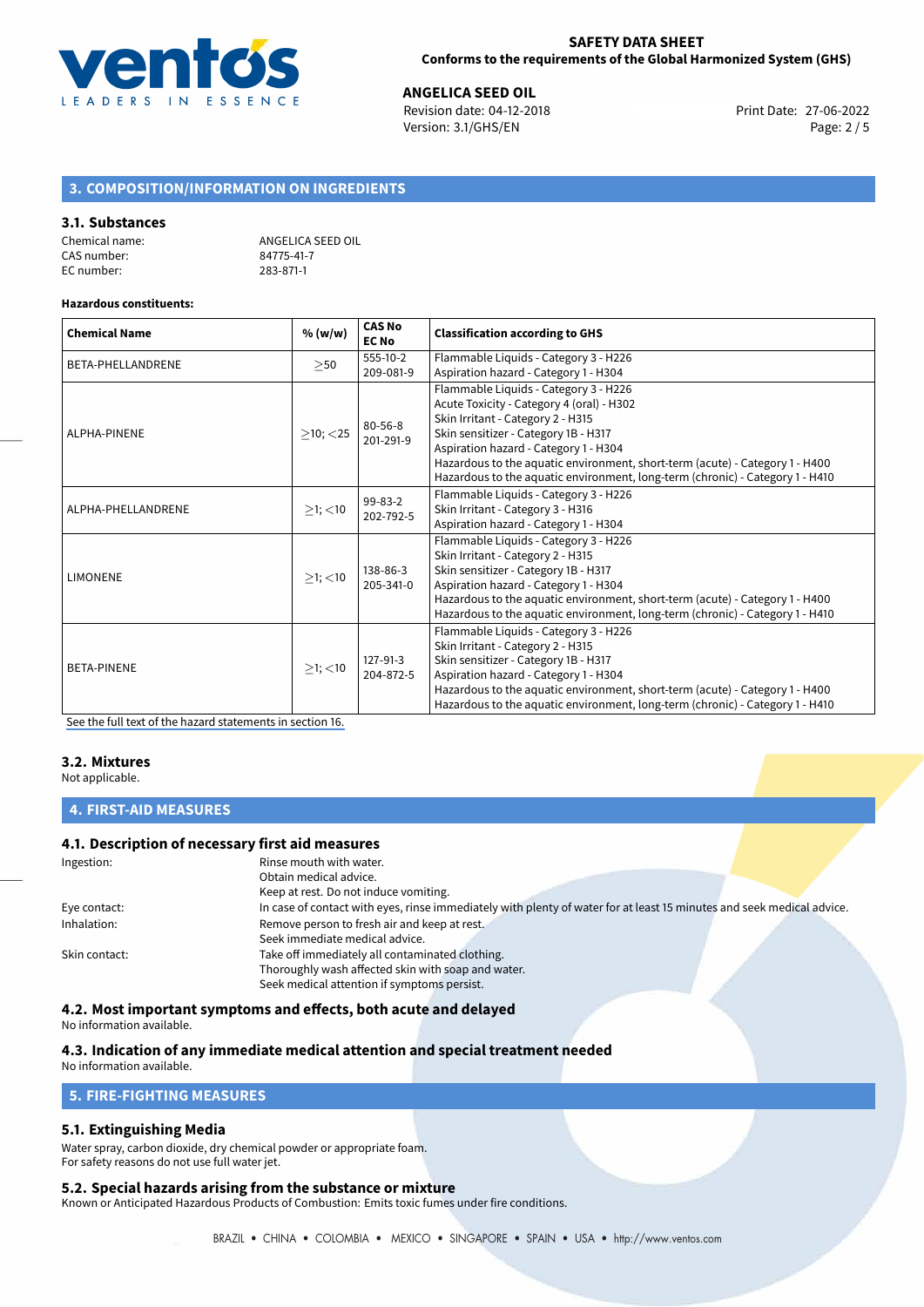

**ANGELICA SEED OIL**<br>
Revision date: 04-12-2018 **Print Date: 27-06-2022** Version: 3.1/GHS/EN Page: 3 / 5

# **5.3. Advice for firefighters**

High temperatures can lead to high pressures inside closed containers. Avoid inhalation of vapors that are created. Use appropriate respiratory protection. Do not allow spillage of fire to be poured into drains or watercourses. Wear self-contained breathing apparatus and protective clothing.

# **6. ACCIDENTAL RELEASE MEASURES**

### **6.1. Personal precautions, protective equipment and emergency procedures**

Evacuate surronding areas. Ensure adequate ventilation. Keep unnecessary and unprotected personnel from entering. Do not breathe vapor/spray. Avoid contact with skin and eyes. Information regarding personal protective measures: see section 8.

#### **6.2. Environmental precautions**

To avoid possible contamination of the environment, do not discharge into any drains, surface waters or groundwaters.

### **6.3. Methods and materials for containment and cleaning up**

Cover with an inert, inorganic, non-combustible absorbent material (e.g. dry-lime, sand, soda ash). Place in covered containers using non-sparking tools and transport outdoors. Avoid open flames or sources of ignition (e.g. pilot lights on gas hot water heater). Ventilate area and wash spill site after material pickup is complete.

### **6.4. Reference to other sections**

Information regarding exposure controls, personal protection and disposal considerations can be found in sections 8 and 13.

# **7. HANDLING AND STORAGE**

### **7.1. Precautions for safe handling**

Do not store or handle this material near food or drinking water. Do not smoke. Avoid contact with the eyes, skin and clothing. Wear protective clothing and use glasses. Observe the rules of safety and hygiene at work. Keep in the original container or an alternative made from a compatible material.

### **7.2. Conditions for safe storage, including any incompatibilities**

Store in tightly closed and preferably full containers in a cool, dry and ventilated area, protected from light. Keep away from sources of ignition (e.g. hot surfaces, sparks, flame and static discharges). Keep away from incompatible materials (see section 10).

### **7.3. Specific end use(s)**

No information available.

# **8. EXPOSURE CONTROLS AND PERSONAL PROTECTION**

### **8.1. Control parameters**

Components with occupational exposure limits: None known.

### **8.2. Exposure controls**

Measures should be taken to prevent materials from being splashed into the body. Provide adequate ventilation, according to the conditions of use. Use a mechanical exhaust if required.

# **8.3. Individual protection measures, such as personal protective equipment**

| Eye/Face protection:             | Chemical safety goggles are recommended. Wash contaminated goggles before reuse.                                      |  |  |
|----------------------------------|-----------------------------------------------------------------------------------------------------------------------|--|--|
| Hand Protection:                 | Chemical-resistant gloves are recommended. Wash contaminated gloves before reuse.                                     |  |  |
| Body protection:                 | Personal protective equipment for the body should be selected based on the task being performed and the risks         |  |  |
|                                  | involved.                                                                                                             |  |  |
| Respiratory Protection:          | In case of insufficient ventilation, use suitable respiratory equipment.                                              |  |  |
| Environmental exposure controls: | Emissions from ventilation or process equipment should be checked to ensure they comply with environmental            |  |  |
|                                  | protection legislation.                                                                                               |  |  |
|                                  | In some cases, filters or engineering modifications to the process equipment will be necessary to reduce emissions to |  |  |
|                                  | acceptable levels.                                                                                                    |  |  |

# **9. PHYSICAL AND CHEMICAL PROPERTIES**

### **9.1. Information on basic physical and chemical properties**

| Liauid               |  |
|----------------------|--|
| Conforms to standard |  |
| Conforms to standard |  |
|                      |  |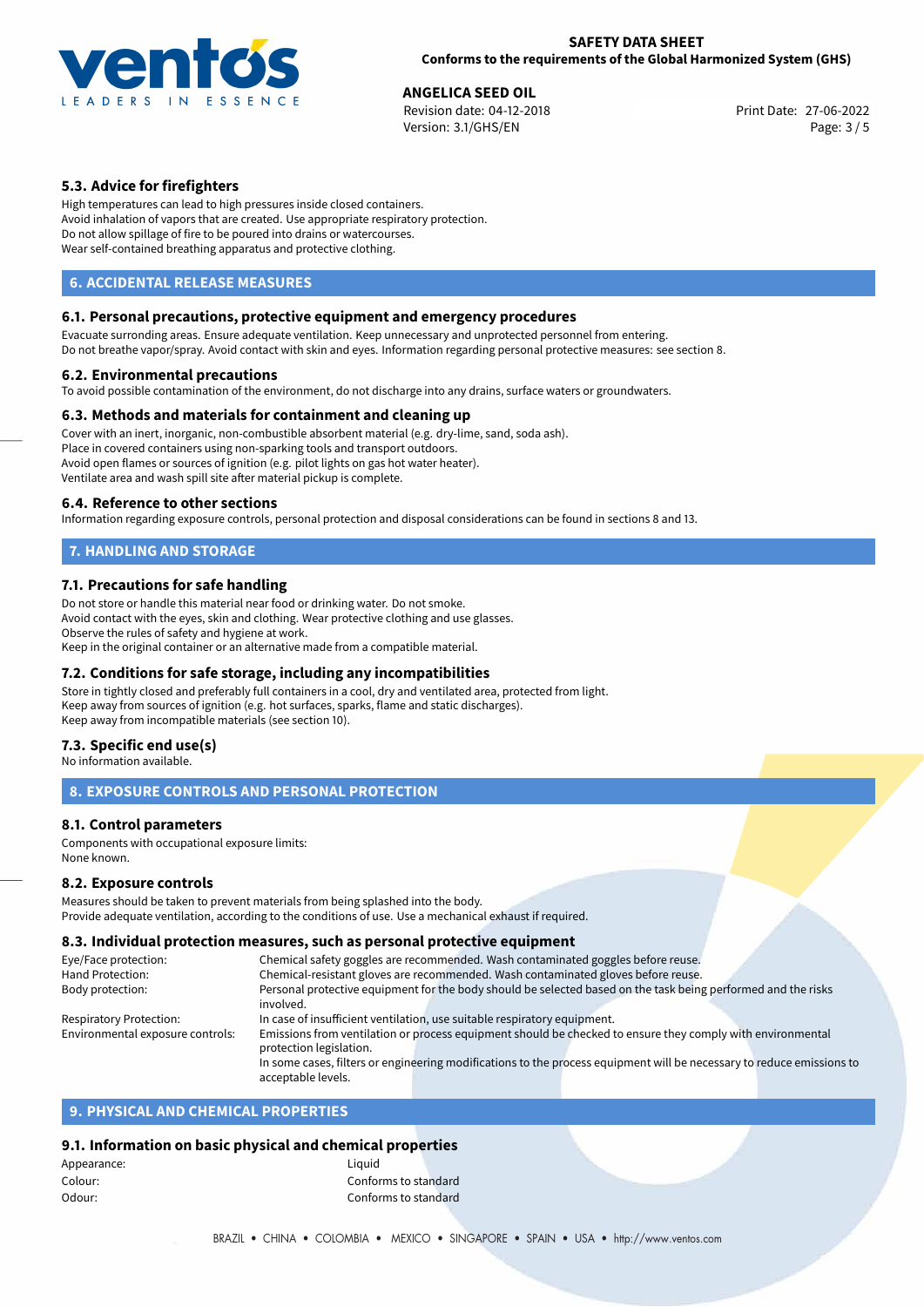

## **SAFETY DATA SHEET Conforms to the requirements of the Global Harmonized System (GHS)**

**ANGELICA SEED OIL**<br>
Revision date: 04-12-2018 **Print Date: 27-06-2022** Version: 3.1/GHS/EN Page: 4 / 5

| Odour theshold:                        | Not c          |
|----------------------------------------|----------------|
| pH:                                    | Not c          |
| Melting point/freezing point:          | Not c          |
| Boling point/boiling range:            | Not c          |
| Flash point:                           | $45^{\circ}$ C |
| Evaporation rate:                      | Not c          |
| Flammability:                          | Not c          |
| Lower flammability/Explosive limit:    | Not c          |
| Upper flammability/Explosive limit:    | Not c          |
| Vapour pressure:                       | Not c          |
| Vapour Density:                        | Not c          |
| Density:                               | $0,85 -$       |
| Relative density:                      | $0,85 -$       |
| Water solubility:                      | <b>INSO</b>    |
| Solubility in other solvents:          | SOLL           |
| Partition coefficient n-octanol/water: | Not c          |
| Auto-ignition temperature:             | Not c          |
| Decomposition temperature:             | Not c          |
| Viscosity, dynamic:                    | Not c          |
| Viscosity, kinematic:                  | Not c          |
| Explosive properties:                  | Not c          |
| Oxidising properties:                  | Not c          |
|                                        |                |

# Not determined Not determined Not determined Not determined Not determined Upper flammability/Explosive limit: Not determined Not determined Not determined Density: 0,85*−*0,885 g/mL (20ºC) Relative density: 0,85*−*0,885 (20ºC) INSOLUBLE IN WATER SOLUBLE IN ETHANOL Not determined Not determined Not determined Not determined Not determined Explosive properties: Not determined Not determined

Not determined Not determined

# **10. STABILITY AND REACTIVITY**

#### **10.1. Reactivity**

No hazardous reactions if stored and handled as prescribed/indicated.

#### **10.2. Chemical stability**

The product is stable if stored and handled as prescribed/indicated.

#### **10.3. Possibility of hazardous reactions**

No hazardous reactions if stored and handled as prescribed/indicated.

#### **10.4. Conditions to Avoid**

Conditions to Avoid: Excessive heat, flame or other ignition sources.

#### **10.5. Incompatible materials**

Avoid contact with strong acids and bases and oxidizing agents.

#### **10.6. Hazardous decomposition products**

During combustion may form carbon monoxide and unidentified organic compounds.

# **11. TOXICOLOGICAL INFORMATION**

| <b>Acute toxicity</b>             | May be harmful if swallowed.                                              |  |
|-----------------------------------|---------------------------------------------------------------------------|--|
| <b>Skin corrosion/irritation</b>  | Causes skin irritation.                                                   |  |
| Serious eye damage/irritation     | Based on the data available, the criteria for classification are not met. |  |
| Respiratory or skin sensitisation | May cause an allergic skin reaction.                                      |  |
| <b>Germ cell mutagenicity</b>     | Based on the data available, the criteria for classification are not met. |  |
| Carcinogenicity                   | Based on the data available, the criteria for classification are not met. |  |
| <b>Reproductive toxicity</b>      | Based on the data available, the criteria for classification are not met. |  |
| <b>STOT-single exposure</b>       | Based on the data available, the criteria for classification are not met. |  |
| <b>STOT-repeated exposure</b>     | Based on the data available, the criteria for classification are not met. |  |
| <b>Aspiration hazard</b>          | May be fatal if swallowed and enters airways.                             |  |

# **12. ECOLOGICAL INFORMATION**

# **12.1. Toxicity**

**Assessment:** Toxic to aquatic life with long lasting effects. **Experimental/calculated data:** No information available.